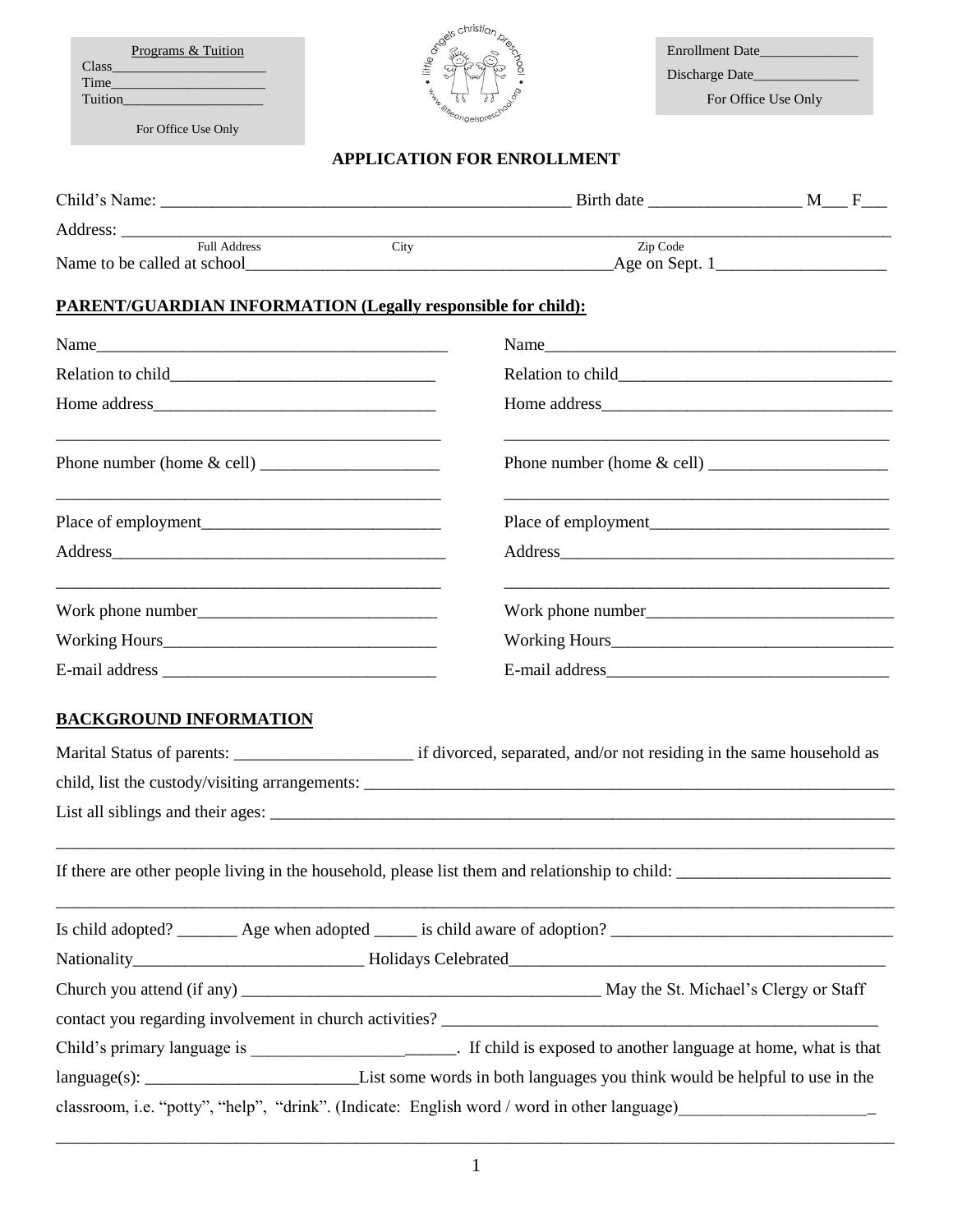|                              | <u> 1989 - Johann Stoff, deutscher Stoff, der Stoff, der Stoff, der Stoff, der Stoff, der Stoff, der Stoff, der S</u>     |  |  |  |  |
|------------------------------|---------------------------------------------------------------------------------------------------------------------------|--|--|--|--|
|                              |                                                                                                                           |  |  |  |  |
|                              | How would you describe your child?                                                                                        |  |  |  |  |
|                              |                                                                                                                           |  |  |  |  |
|                              | Indicate any information you would like to share about your child or family that you feel is important for the staff to   |  |  |  |  |
| <b>HEALTH HISTORY</b>        |                                                                                                                           |  |  |  |  |
|                              | Does your child have an epipen for allergies or an inhaler for asthma? If so please circle which one.                     |  |  |  |  |
|                              |                                                                                                                           |  |  |  |  |
|                              |                                                                                                                           |  |  |  |  |
|                              |                                                                                                                           |  |  |  |  |
|                              |                                                                                                                           |  |  |  |  |
|                              | Is there any information regarding your child's general disposition, overall health, and /or emotional wellbeing that the |  |  |  |  |
| <b>EMERGENCY INFORMATION</b> |                                                                                                                           |  |  |  |  |
|                              |                                                                                                                           |  |  |  |  |
|                              |                                                                                                                           |  |  |  |  |
|                              |                                                                                                                           |  |  |  |  |

Physician's address: \_\_\_\_\_\_\_\_\_\_\_\_\_\_\_\_\_\_\_\_\_\_\_\_\_\_\_\_\_\_\_\_\_\_\_\_\_\_\_\_Preferred Hospital\_\_\_\_\_\_\_\_\_\_\_\_\_\_\_\_\_\_\_\_\_\_\_\_\_\_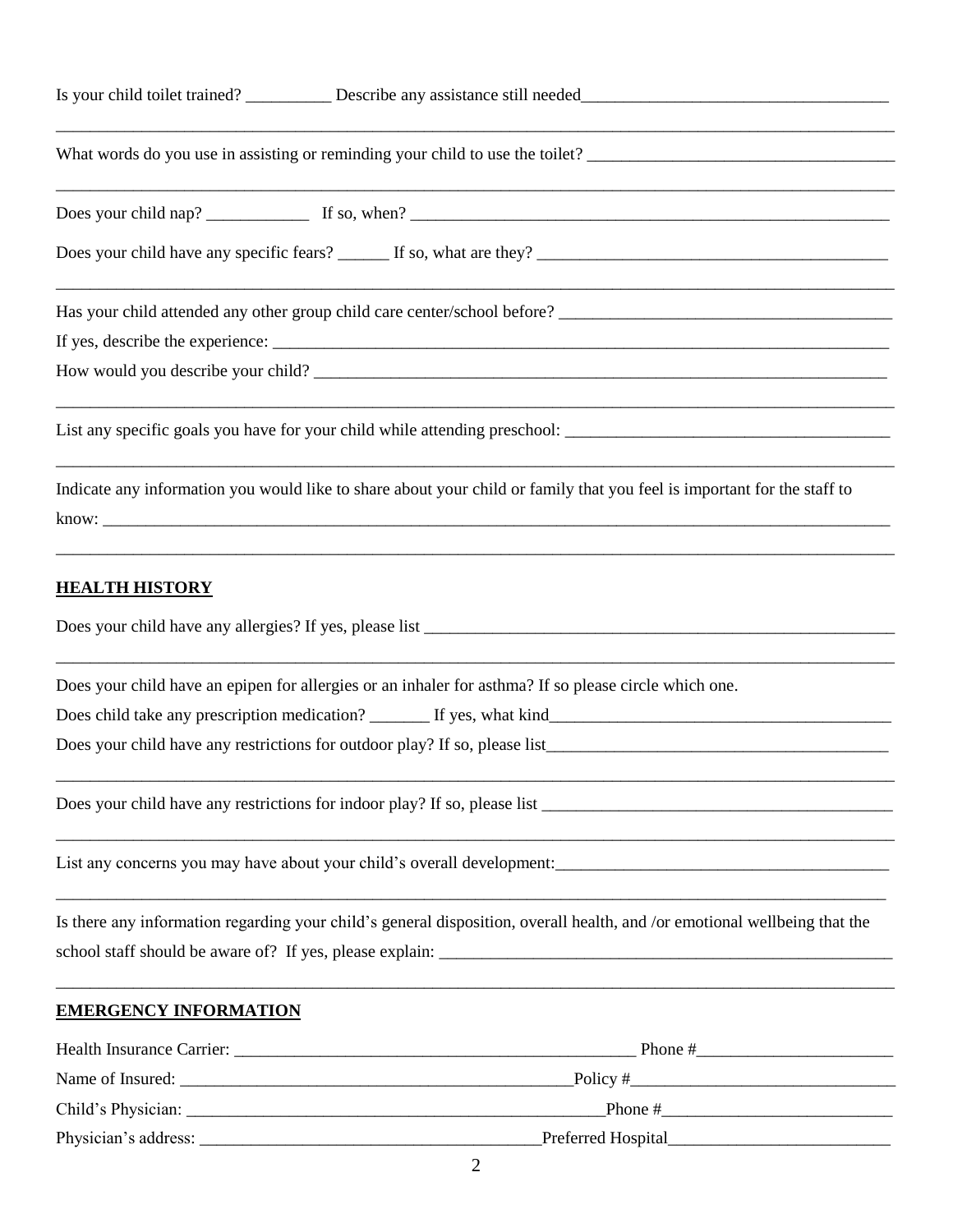## **CHILD PICKUP FORM**

**Persons authorized to pick-up child when parent/guardian is unavailable**. (Required by DCFS to list at least two contacts other than the parents):

| Name                                                                                                                                           | Relationship | <b>Full Address</b>         | Phone |  |  |
|------------------------------------------------------------------------------------------------------------------------------------------------|--------------|-----------------------------|-------|--|--|
| Name                                                                                                                                           | Relationship | <b>Full Address</b>         | Phone |  |  |
| Name                                                                                                                                           | Relationship | <b>Full Address</b>         | Phone |  |  |
| Name                                                                                                                                           | Relationship | <b>Full Address</b>         | Phone |  |  |
| Persons to be notified in case of an EMERGENCY (Required to list two contacts other than the parents):                                         |              |                             |       |  |  |
| Name                                                                                                                                           | Relationship | <b>Full Address</b>         | Phone |  |  |
| Name                                                                                                                                           | Relationship | <b>Full Address</b>         | Phone |  |  |
| If there is a specific person(s) who may <b>NOT</b> pickup your child, please indicate:                                                        |              |                             |       |  |  |
| Name/relationship                                                                                                                              |              | Address and phone, if known |       |  |  |
| It is the parents' responsibility to advise the director in writing of any changes to the Pick-up and "Emergency<br>Information" stated above. |              |                             |       |  |  |